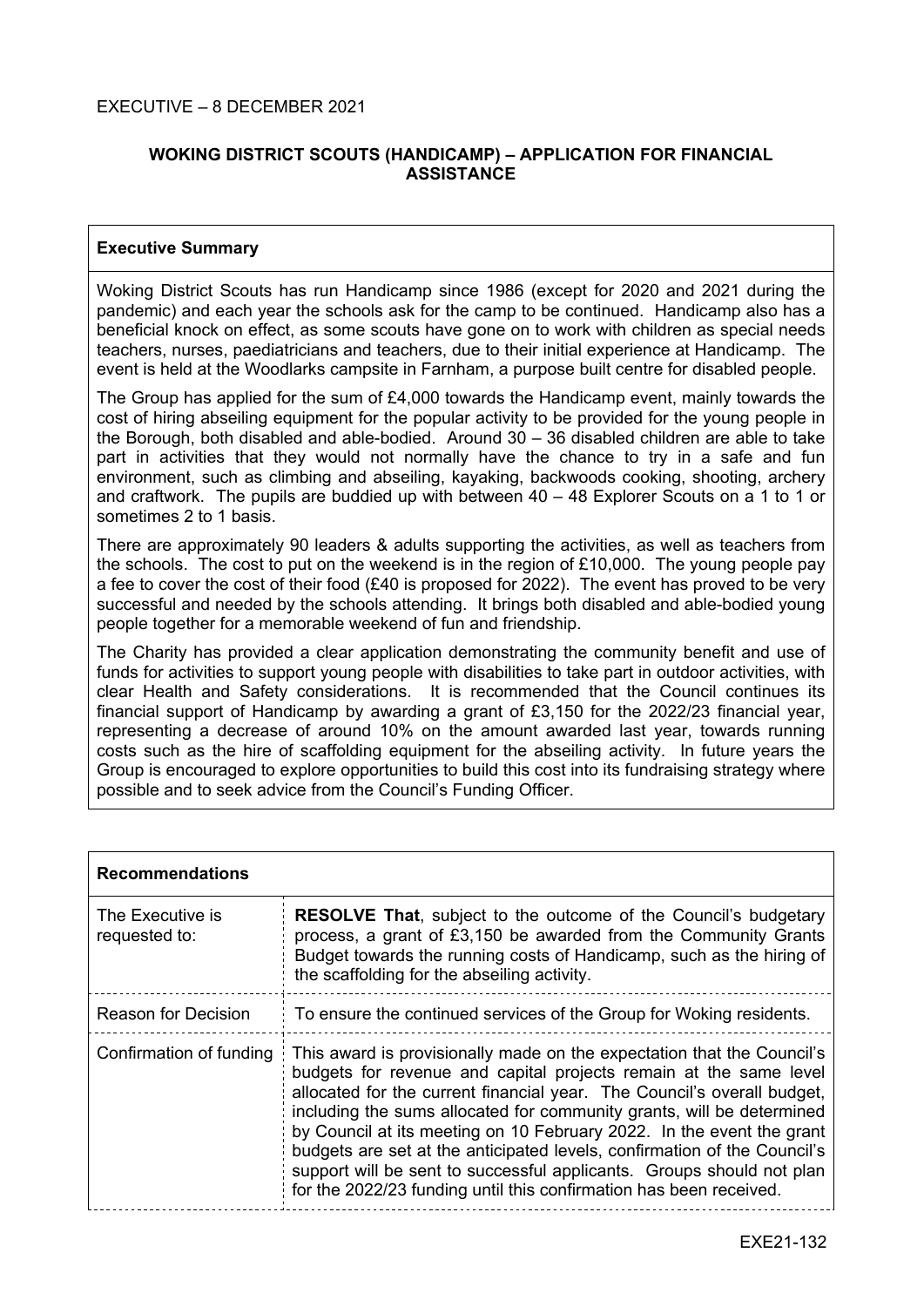| Conditions             | <b>Accounts.</b> The Organisation must submit accounts for the year in<br>which the grant is awarded, including an income and expenditure<br>account and balance sheet. Please note that accounts for other years<br>may also be required.                                                                                                                                                                                                                                                                                                                                                                                                            |
|------------------------|-------------------------------------------------------------------------------------------------------------------------------------------------------------------------------------------------------------------------------------------------------------------------------------------------------------------------------------------------------------------------------------------------------------------------------------------------------------------------------------------------------------------------------------------------------------------------------------------------------------------------------------------------------|
|                        | Monitoring Information. The Organisation must submit quarterly<br>monitoring information as a measure of its achievements. Failure to<br>provide details will jeopardise the award. E-mail requests will be sent<br>to the applicant on a quarterly basis.                                                                                                                                                                                                                                                                                                                                                                                            |
|                        | <b>Publicity.</b> Where possible, the Organisation is required to publicise<br>the support received from Woking Borough Council, including on<br>websites and literature / leaflets produced.                                                                                                                                                                                                                                                                                                                                                                                                                                                         |
|                        | <b>Payments.</b> Unless exceptional circumstances exist all invoices must<br>be received quarterly with monitoring information for the previous<br>quarter.                                                                                                                                                                                                                                                                                                                                                                                                                                                                                           |
|                        | <b>Payment Period.</b> Final quarter claims must be made by the second<br>week in April. Unclaimed awards will not be available at a later date<br>unless exceptional circumstances can be demonstrated to the Council<br>before the end of the award year.                                                                                                                                                                                                                                                                                                                                                                                           |
|                        | Joint Working. WBC expects the Organisation to engage positively<br>on health and wellbeing multi-agency joint work affecting Woking.<br>Groups which refuse may place their Council support at risk, e.g.<br>grant, concessionary rent and other assistance.                                                                                                                                                                                                                                                                                                                                                                                         |
|                        | Homelessness Reduction Act 2017. Following the introduction of<br>new legislation from April 2018, the Council expects the support of<br>partner agencies in identifying people at risk of homelessness as early<br>as possible to maximise the opportunities to prevent such. Partner<br>agencies / organisations are expected to be engaged in joint working<br>arrangements to assist in finding suitable housing and support<br>solutions, and where appropriate to undertake and respond to the new<br>'duty to refer'. Groups which do not support this new legislation and<br>way of working positively may put their Council support at risk. |
| Performance Indicators | <b>Users.</b> The Organisation to provide a breakdown of the users.<br>The Organisation to provide details of activities and<br><b>Activities.</b><br>events held during the last quarter.                                                                                                                                                                                                                                                                                                                                                                                                                                                            |
|                        | <b>Publicity.</b> The Organisation to advise how the Council's support has<br>been publicised.                                                                                                                                                                                                                                                                                                                                                                                                                                                                                                                                                        |
|                        | <b>Statement of Use.</b> The Organisation to provide a statement stating<br>the use to which the grant money has been put.                                                                                                                                                                                                                                                                                                                                                                                                                                                                                                                            |
| <b>Future Support</b>  | The financial pressure on the Council's budgets is expected to<br>continue in the coming years and accordingly the overall level of<br>support available in future years may be reduced. The applicant is<br>therefore to be advised that the award of funding for 2022/23 does not<br>imply that a similar application in 2023/24 would be supported. In<br>particular, it is emphasised that the Council is unlikely to be in a<br>position to award any sums above the 2022/23 levels.                                                                                                                                                             |
|                        | In view of this, the applicant is to be advised to ensure that<br>contingency plans for the Group's operations for 2023/24 have been<br>drawn up in the event that the Council is unable to continue its support<br>beyond April 2023. All applicants are strongly recommended to                                                                                                                                                                                                                                                                                                                                                                     |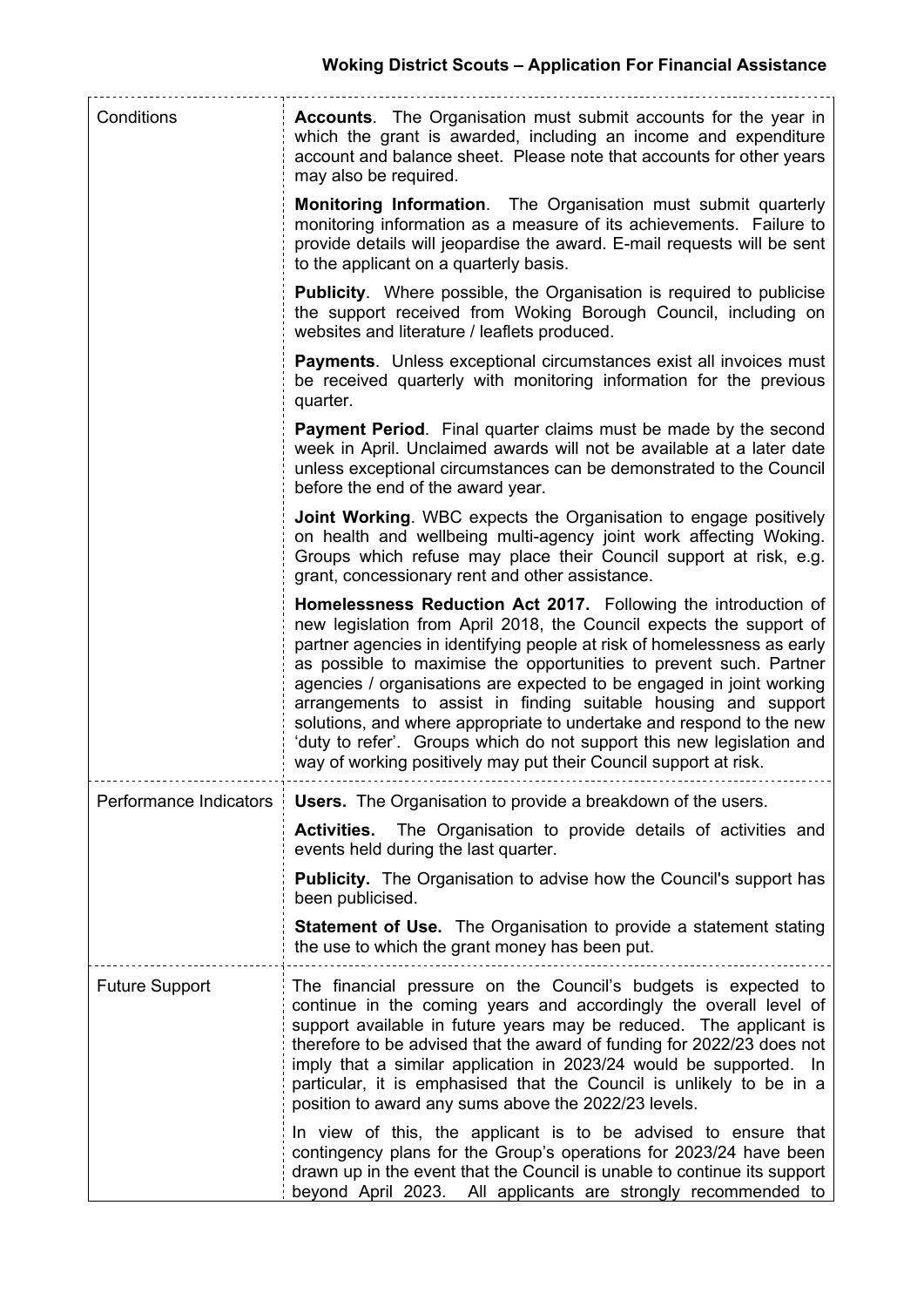| pursue alternative sources of funding and are encouraged to approach<br>Woking Borough Council's Community Support Team for advice and<br>support. |
|----------------------------------------------------------------------------------------------------------------------------------------------------|
|----------------------------------------------------------------------------------------------------------------------------------------------------|

# **The Executive has authority to determine the above recommendations.**

# **Background Papers:**

2022/23 Application Form.

## **Reporting Person:**

Julie Fisher, Chief Executive Extn: 3301, Email: julie.fisher@woking.gov.uk

# **Contact Person:**

Frank Jeffrey, Head of Democratic Services Extn: 3012, Email: frank.jeffrey@woking.gov.uk

Doug Davern, Democratic Services Officer Extn: 3018, Email: doug.davern@woking.gov.uk

## **Portfolio Holder:**

Cllr Simon Ashall Email: cllrsimon.ashall@woking.gov.uk

## **Shadow Portfolio Holder:**

Cllr Will Forster Email: cllrwill.forster@woking.gov.uk

# **Date Published:**

30 November 2021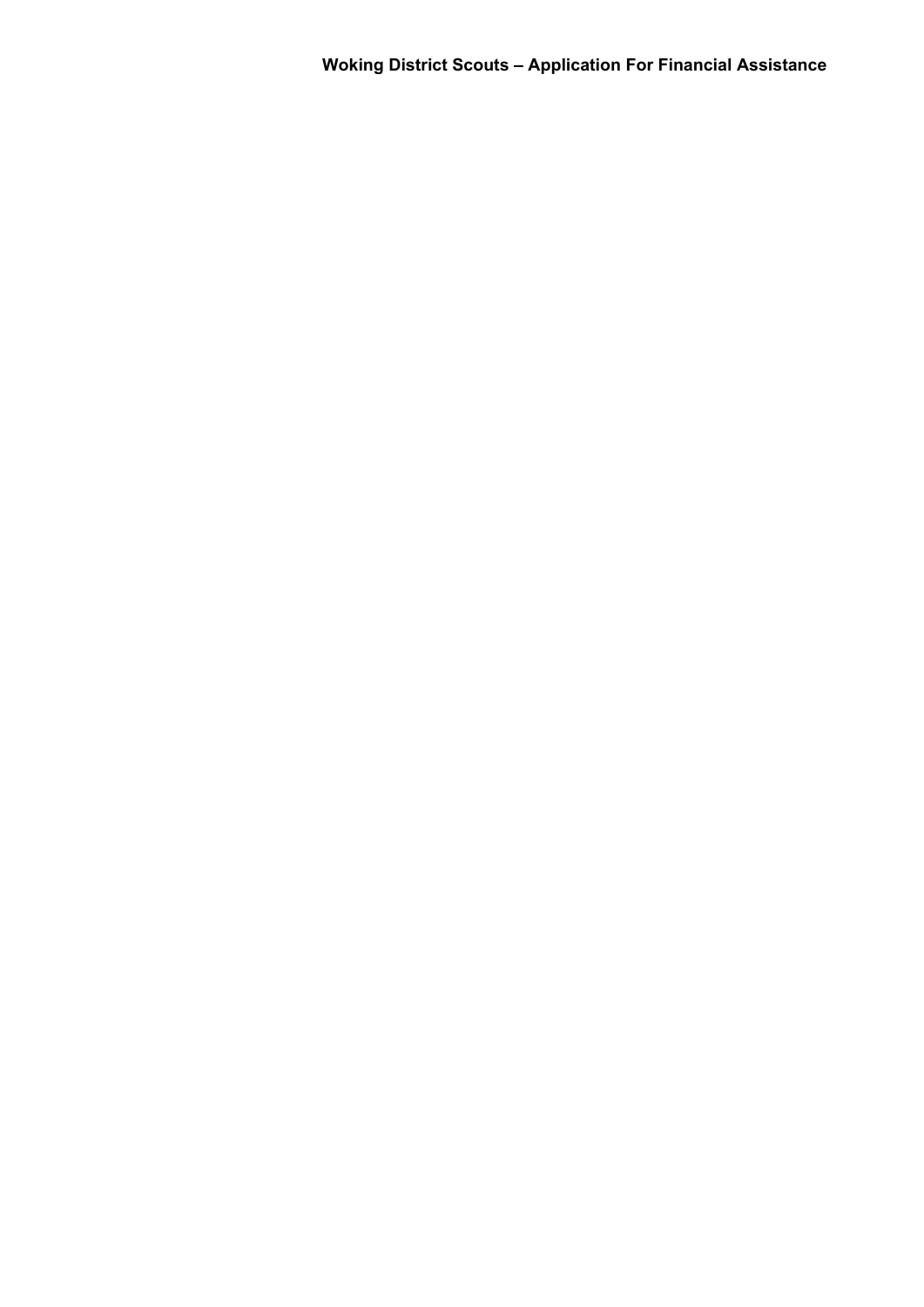L,

| 1.0 Summary of Application |                                                                                                                                                                                                                                                                                                                                                                                                                                                                                                                                                                          |  |
|----------------------------|--------------------------------------------------------------------------------------------------------------------------------------------------------------------------------------------------------------------------------------------------------------------------------------------------------------------------------------------------------------------------------------------------------------------------------------------------------------------------------------------------------------------------------------------------------------------------|--|
| 1.1 Status and Aims        | The Scouting organisation was formed in 1908 and is made up of the<br>following Scout Groups; 1st Brookwood, 1st Byfleet, 1st Goldsworth<br>Park, 1st Horsell, 1st Knaphill, 1st Old Woking, Pyrford, 1st St Johns,<br>1st Send, Sheerwater, 1st West Byfleet, 7th Woking and 8th Woking.                                                                                                                                                                                                                                                                                |  |
|                            | Handicamp started in 1986 and has been run every year (except for<br>during the pandemic). It is an annual camp held at Woodlarks<br>Campsite in Farnham and organised for the benefit of 30 to 36<br>children with special needs from local schools in Woking aged<br>between 10 and 16 years old. The aim is to give the pupils a fun<br>weekend. They are buddied with between 40 to 48 explorer scouts<br>aged 14 to 17 years old, who look after them for the whole weekend<br>on a one to one or sometimes on a one to two basis depending on the<br>disabilities. |  |
|                            | The young people enjoy typical scouting activities such as climbing &<br>abseiling, shooting, archery, kayaking & rafting, backwoods cooking<br>and craft work.                                                                                                                                                                                                                                                                                                                                                                                                          |  |
|                            | They are supported by around 90 leaders, and some teachers from<br>the schools. The camp costs around £10,000 and the children pay a<br>fee to cover some of the cost of food. Attending the camp are a large<br>number of volunteers to safely run the activities and supervise the<br>children along with a back-up team that includes medical staff,<br>minibus drivers and a team of 12 caterers.                                                                                                                                                                    |  |
| 1.2 Employees              | None.                                                                                                                                                                                                                                                                                                                                                                                                                                                                                                                                                                    |  |
| 1.3 Volunteers             | 81. The volunteers within Handicamp are helpers or scout leaders<br>running their own section (Beavers, Cubs or Scouts) within the 13<br>Scout Groups in the Borough. Many of these assist at Handicamp by<br>running their activities, catering and organising the camp. There are 7<br>activity bases manned by qualified leaders and instructors as well as a<br>team of 12 leaders on the catering team feeding around 180 people<br>for the weekend.                                                                                                                |  |
| 1.4 Clients/Users          | None.                                                                                                                                                                                                                                                                                                                                                                                                                                                                                                                                                                    |  |
| 1.5 Members                | The users of Woking District Scouts total 1,581, comprising:                                                                                                                                                                                                                                                                                                                                                                                                                                                                                                             |  |
|                            | 1,194 male                                                                                                                                                                                                                                                                                                                                                                                                                                                                                                                                                               |  |
|                            | 383 female                                                                                                                                                                                                                                                                                                                                                                                                                                                                                                                                                               |  |
|                            | 113 disabled                                                                                                                                                                                                                                                                                                                                                                                                                                                                                                                                                             |  |
|                            | 125 ethnic minority                                                                                                                                                                                                                                                                                                                                                                                                                                                                                                                                                      |  |
|                            | 1,581 resident in Woking                                                                                                                                                                                                                                                                                                                                                                                                                                                                                                                                                 |  |
|                            | 693 aged 6-10                                                                                                                                                                                                                                                                                                                                                                                                                                                                                                                                                            |  |
|                            | 481 aged 11-18                                                                                                                                                                                                                                                                                                                                                                                                                                                                                                                                                           |  |
|                            | 367 aged 19-65                                                                                                                                                                                                                                                                                                                                                                                                                                                                                                                                                           |  |

**r**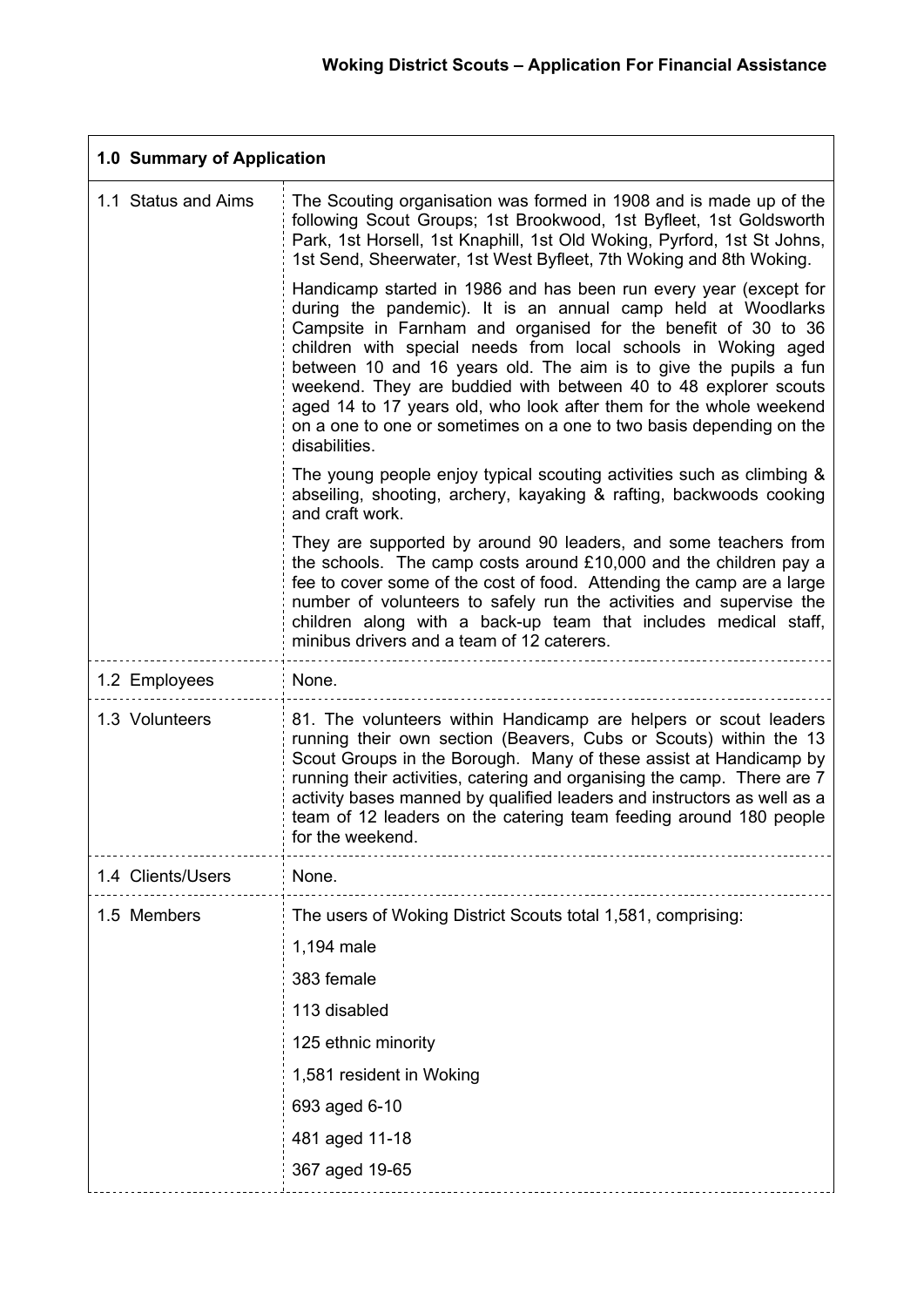|                       | 42 aged $65+$                                                                                                                                                                                                                                                                                                                                                                                                                                                                                                                                                                                                  |  |  |
|-----------------------|----------------------------------------------------------------------------------------------------------------------------------------------------------------------------------------------------------------------------------------------------------------------------------------------------------------------------------------------------------------------------------------------------------------------------------------------------------------------------------------------------------------------------------------------------------------------------------------------------------------|--|--|
|                       | The proposed camp fees for the children to attend the event are £40<br>each.                                                                                                                                                                                                                                                                                                                                                                                                                                                                                                                                   |  |  |
| 1.6 Sum Requested     | $£4,000$ (Revenue)                                                                                                                                                                                                                                                                                                                                                                                                                                                                                                                                                                                             |  |  |
| 1.7 Project           | Handicamp has been running for 36 years (except during the<br>pandemic) and each year the disabled children, scouts and leaders<br>ask to come back the following year. Although the cost of the camp is<br>high, the schools ask for the camp to carry on as they see such a<br>difference in their pupils' achievement that they would in the home or<br>school environment. The leaders and scouts also learn to appreciate<br>the various disabilities and the difficulties faced on a daily basis. The<br>Surrey Army Cadets are also invited to assist with the camp.                                    |  |  |
|                       | The grant would be used primarily to provide the climbing and<br>abseiling tower at the event in September 2022, one of the main<br>adventure activities of the camp, which the teachers find gives their<br>pupils a great sense of achievement and confidence building as a<br>challenging and exciting activity for the special need pupils.<br>The<br>structure from this year will be provided at a cost of £3,360.                                                                                                                                                                                       |  |  |
|                       | The Group has looked into purchasing the equipment and has decided<br>not to for cost and health and safety reasons. There is just a two day<br>window for the equipment to be transported and erected, which needs<br>to be done by a scaffolding company who take full responsibility for<br>the Tower and are on call over the weekend.                                                                                                                                                                                                                                                                     |  |  |
| 1.8 Cost breakdown:   | Food -<br>£3,000<br>£1,900<br>Activities -<br>Scaffolding -<br>£4,000<br>Campsite Fees -<br>£2,500<br>£150<br>Transport for van and minibuses -<br>Miscellaneous -<br>£100<br>£11,750<br>Total -<br>The scaffolding contractor has provided a quotation of £3,360.                                                                                                                                                                                                                                                                                                                                             |  |  |
| 1.9 Community Benefit | Around 80 explorer scouts and disabled children from the Borough<br>would benefit, together with around 90 adults, from working and living<br>together and having understanding and tolerance for each other. The<br>young people will be challenged in both taking part in the fun activities,<br>and for the majority camping for the first time, as well as being away<br>from home environment and achieving beyond their parents' and<br>teachers' expectations.<br>The scouts who would buddy the disabled pupils for the weekend<br>would learn and appreciate the various types of disabilities in the |  |  |
|                       | which this year<br>includes Autism, ADHD, ASD,<br>community<br>Quadriplegic, Cerebral Palsy and Sight impairment.                                                                                                                                                                                                                                                                                                                                                                                                                                                                                              |  |  |
| 1.10 Covid-19 Impact  | The Handicamp events for 2020 and 2021 were cancelled (with no<br>grant funding claimed) and a level of continuity has been lost as far as<br>having scouts with past experience. Both disabled children from local<br>schools and the scouts have missed out on the valuable experience<br>they would have gained.                                                                                                                                                                                                                                                                                            |  |  |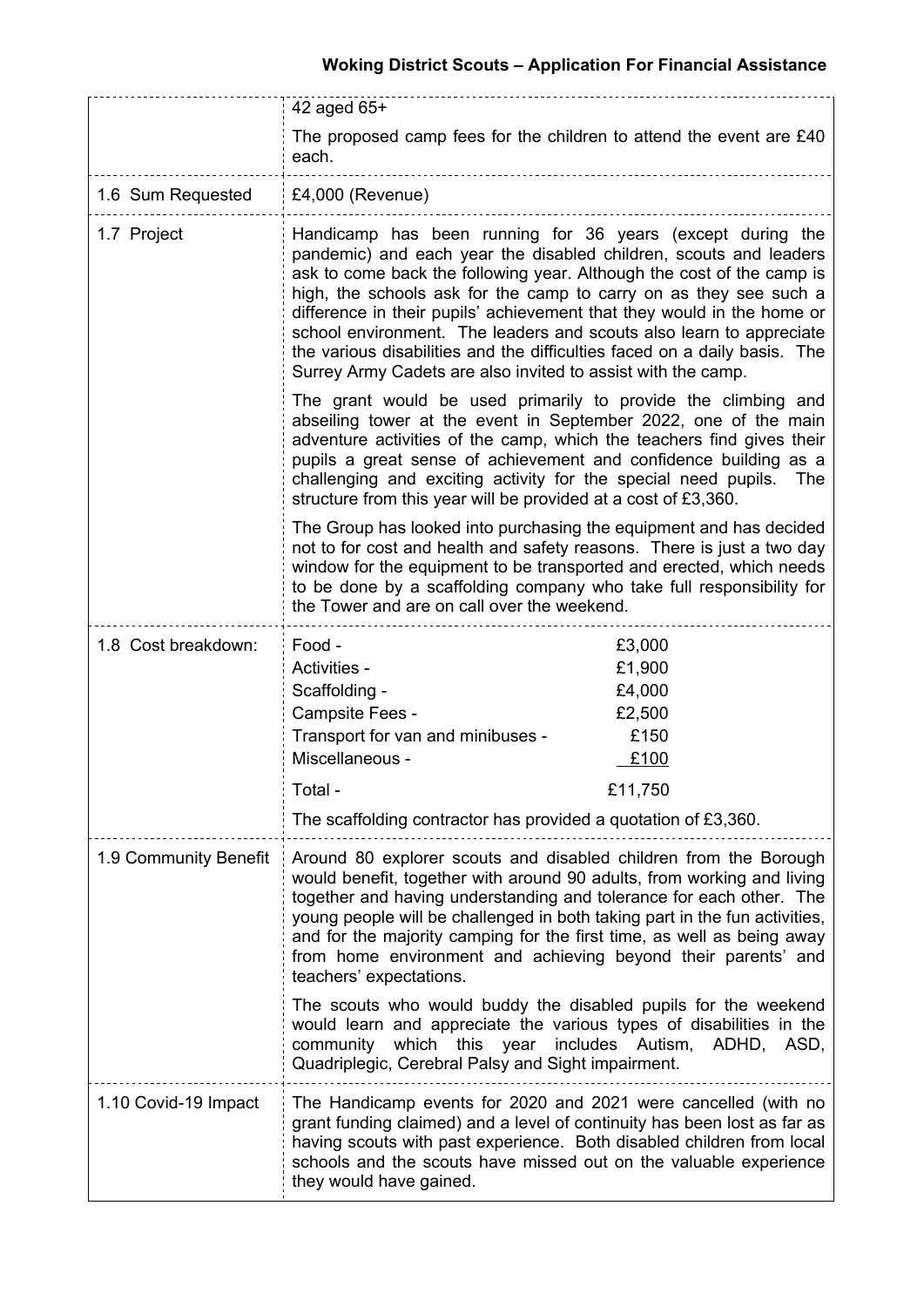| 2.0 Financial Background                |                                                                                                                                                                                                                                                                                                                   |  |  |
|-----------------------------------------|-------------------------------------------------------------------------------------------------------------------------------------------------------------------------------------------------------------------------------------------------------------------------------------------------------------------|--|--|
| 2.1 Budget                              | At the time of the application, the Group held £17,000 in the bank.<br>The camp has its own dedicated bank account within Woking Scouts<br>charitable status, to ensure the funds are only used for the camp and<br>not for general scouting in Woking.                                                           |  |  |
|                                         | The sum of £10,000 is reserved for the Handicamp in 2022, with a<br>further £2,000 allocated from a donation already received. The sum of<br>£4,000 has been collected and reserved to purchase replacement<br>equipment such as climbing harnesses, slings and carabiners which<br>are due for renewal.          |  |  |
|                                         | Applications will be made to donors from October 2021, including the<br>Children with Special Needs Foundation, the Surrey Army Cadet<br>Force and The Kelsey Trust.                                                                                                                                              |  |  |
|                                         | The Group has submitted a budget for the Handicamp event in<br>September 2022 which is set out under cost breakdown in paragraph<br>1.8. The total income if 30 scouts attended the event paying £40 each<br>would be £1,200. The total expenditure is budgeted to be £11,750.                                    |  |  |
| 2.2 Accounts                            | The Group has submitted accounts for 2020/21 which show an<br>income of £92,635 (£147,067 in 2019/20) against expenditure of<br>£78,538 (£105,404 in 2019/20), resulting in a surplus of £14,097 (a<br>surplus of £41,603 in 2019/20). The sum of £269,474 was carried<br>forward at the end of the 2020/21 year. |  |  |
| 2.3 Support over the<br>past five years | 2021/22 – no application submitted due to pandemic<br>$2020/21 - £3,500$ , not claimed due to pandemic<br>$2019/20 - £3,500$<br>$2018/19 - £3,500$<br>$2017/18 - £3,500$                                                                                                                                          |  |  |

| 3.0 Assessment of Application |                                              |           |  |
|-------------------------------|----------------------------------------------|-----------|--|
| 3.1 Key Information           | Constitution<br>$\circ$                      | Yes       |  |
|                               | <b>Registered Charity</b><br>O               | Yes       |  |
|                               | <b>VAT Registered</b><br>$\circ$             | No        |  |
|                               | <b>Equal Opportunities Policy</b><br>$\circ$ | Yes       |  |
|                               | <b>Safeguarding Policy</b><br>$\circ$        | Yes       |  |
|                               | <b>Reserves Policy</b><br>$\circ$            | Yes       |  |
|                               | <b>Quality Mark</b><br>$\circ$               | Yes       |  |
|                               | Other funding sources pursued<br>O           | Yes       |  |
|                               | Other support by the Council<br>$\circ$      | <b>No</b> |  |
|                               | Fundraising<br>$\circ$                       | Yes       |  |
|                               | Two quotes<br>$\circ$                        | N/A       |  |